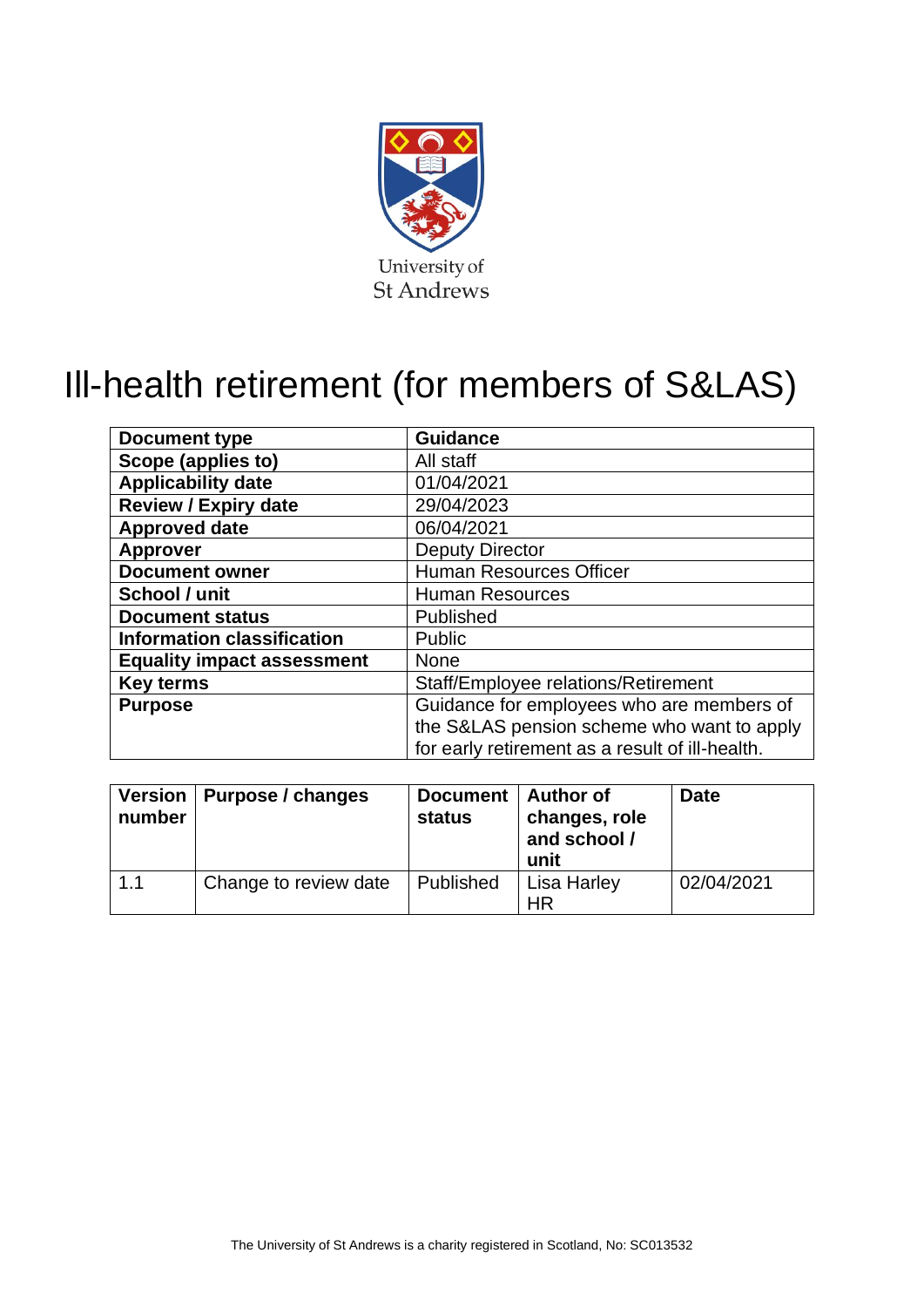## **Table of contents**

| Introduction                        |  |
|-------------------------------------|--|
| Long term absence meeting           |  |
| Long term absence reaching 6 months |  |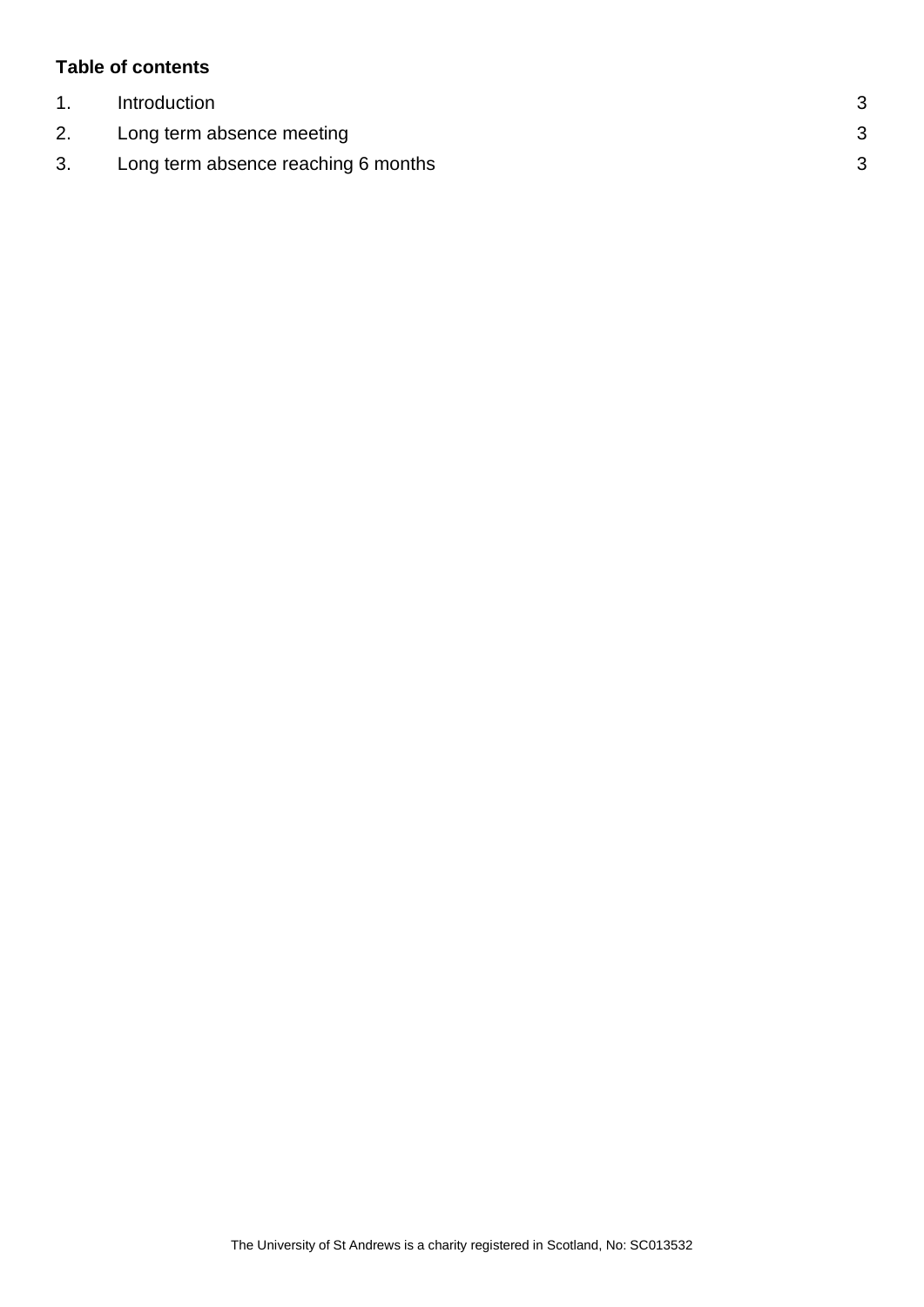### <span id="page-2-0"></span>**1. Introduction**

- 1.1 Human Resources (HR) and the relevant line manager will normally arrange to meet with employees who are off on long term sickness absence or have a pattern of regular absence. These meetings will usually occur:
	- after a period of continuous absence of 8 weeks;
	- at the request of Occupational Health (OH):
	- in the case of persistent short-term absence or in relation to issues of sickness related underperformance.

#### <span id="page-2-1"></span>**2. Long term absence meeting**

- 2.1 A discussion should take place to discuss any reasonable adjustments that may be put in place to assist an individual to return to work or achieve more regular working.
- 2.2 HR will then request an assessment of the individual from our OH provider to establish what (if any) recommendations and/or adjustments they can advise for the individual and their role to aid their return to post and/or support their attendance in the workplace.

### <span id="page-2-2"></span>**3. Long term absence reaching 6 months**

3.1 After a period of absence of six months, HR will automatically request OH to complete a comprehensive report on the employee absence which will indicate if it is likely that an individual will be able to undertake their existing duties in the foreseeable future with or without reasonable adjustments and additional sources of support.

#### 3.2 **Next steps**

- 3.2.1 If the report suggests that a return to work as outlined in 3.1 is unlikely, a meeting, between HR, the Deputy Principal and the individual, will take place to discuss, inter alia, other employment options for the employee in the University.
- 3.2.2 If a defined course of action has been identified at, or immediately after the meeting, HR will provide a report to OH to notify them of the outcome of the meeting.
- 3.2.3 OH will be required to receive this information particularly if an employee is to make an application to the pension fund for early retiral on the grounds of ill-health. OH will receive all previous relevant documentation and can, therefore, provide HR with all necessary documentation (OH functional report, general practitioners' opinion, etc.) for the Trustees' information and consideration.
- 3.2.4 Once HR receive all relevant documentation, they will pass this on to the Trustees. This will only occur when they are satisfied that there is sufficient information to allow them to give incisive advice on the case for possible ill-health retirement to the Trustees. The Trustees will then determine the case, which may require them to refer the case to an independent assessor in the form of an occupational health consultancy which is not otherwise employed by the University; for example, OH and Safety Advisory Services, Fife Health Board (OHSAS)), for final determination.

#### **Note**

In order to ensure consistency of senior management approach in relation to ill-health retirement and related matters, all cases of early retirement (ill-health or otherwise) and